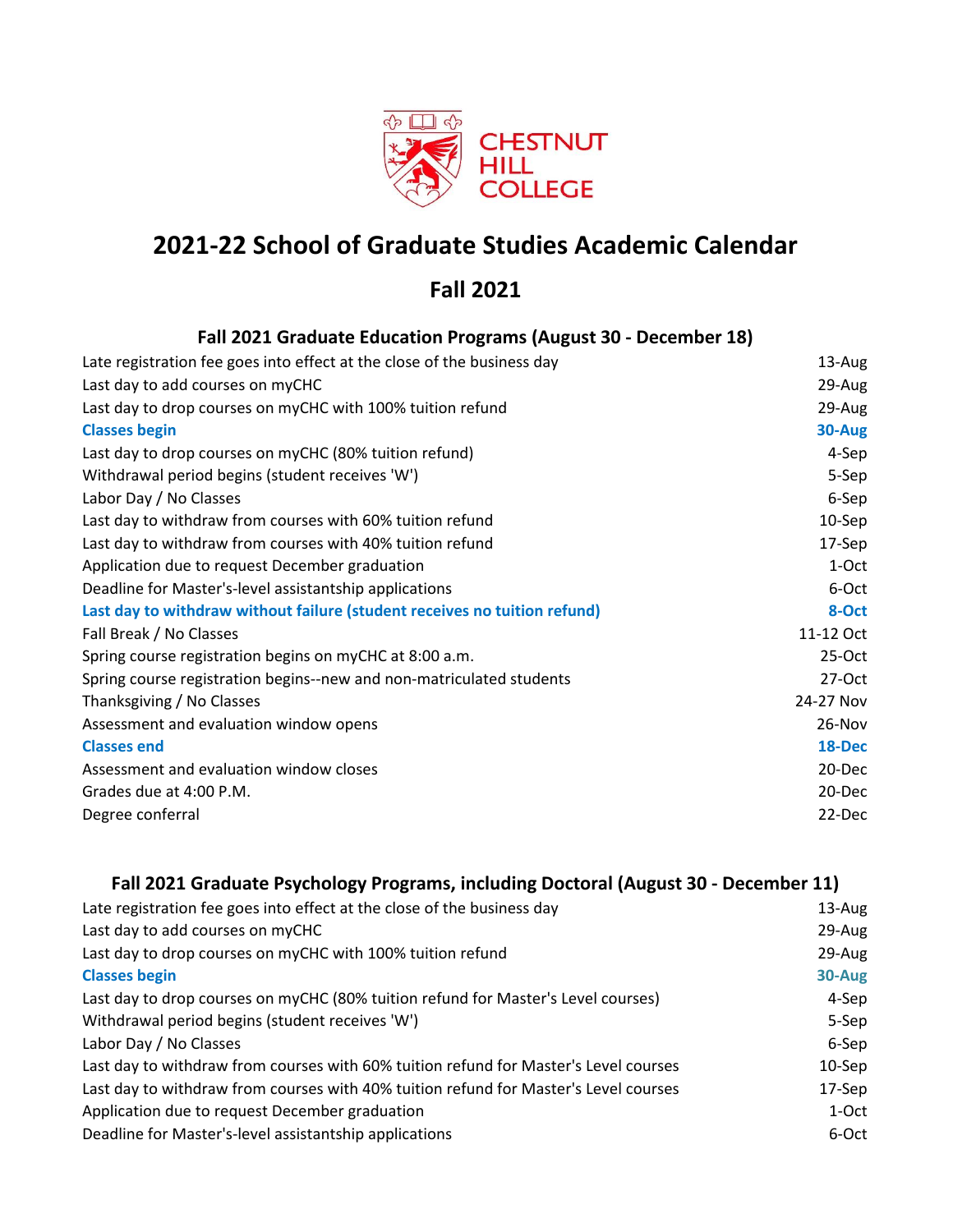| Last day to withdraw without failure (student receives no tuition refund) | 8-Oct      |
|---------------------------------------------------------------------------|------------|
| Fall Break / No Classes                                                   | 11-16 Oct  |
| Spring course registration begins on myCHC at 8:00 a.m.                   | $25-Oct$   |
| Spring course registration begins--new and non-matriculated students      | $27-Oct$   |
| Thanksgiving / No Classes                                                 | 24-27 Nov  |
| Assessment and evaluation window opens                                    | $26-Nov$   |
| <b>Classes end</b>                                                        | 11-Dec     |
| Assessment and evaluation window closes                                   | 13-Dec     |
| Grades due at 4:00 P.M.                                                   | $13-Dec$   |
| Doctoral Grades due at 4:00 P.M.                                          | $20 - Dec$ |
| Degree conferral                                                          | 22-Dec     |

## **Fall 2021 Accelerated Human Services Management Programs**

#### *Accelerated Fall I (August 30 - October 23)*

| Late registration fee goes into effect at the close of the business day   | 13-Aug        |
|---------------------------------------------------------------------------|---------------|
| Last day to add courses on myCHC                                          | 29-Aug        |
| Last day to drop courses on myCHC with 100% tuition refund                | 29-Aug        |
| <b>Classes begin</b>                                                      | 30-Aug        |
| Last day to drop courses on myCHC (80% tuition refund)                    | 4-Sep         |
| Withdrawal period begins (student receives a 'W')                         | 5-Sep         |
| Labor Day / No Classes                                                    | 6-Sep         |
| Last day to withdraw from courses on myCHC with 60% tuition refund        | $10-$ Sep     |
| Last day to withdraw from courses on myCHC with 40% tuition refund        | 17-Sep        |
| Last day to withdraw without failure (student receives no tuition refund) | 24-Sep        |
| Application due to request December graduation                            | 24-Sep        |
| Deadline for Master's-level assistantship applications                    | 29-Sep        |
| <b>Classes end</b>                                                        | <b>23-Oct</b> |
| Grades due at 4:00 P.M.                                                   | $25-Oct$      |
| Accelerated Fall II (October 25 - December 18)                            |               |
| Last day to add courses on myCHC                                          | 24-Oct        |
| Last day to drop courses on myCHC with 100% tuition refund                | 24-Oct        |
| <b>Classes begin</b>                                                      | <b>25-Oct</b> |
| Spring course registration begins on myCHC at 8:00 a.m.                   | 25-Oct        |
| Spring course registration begins--new and non-matriculated students      | 27-Oct        |
| Last day to drop courses on myCHC (80% tuition refund)                    | 30-Oct        |
| Withdrawal period begins (student receives a 'W')                         | 31-Oct        |
| Last day to withdraw from courses with 60% tuition refund                 | 5-Nov         |
| Last day to withdraw from courses with 40% tuition refund                 | 12-Nov        |
| Last day to withdraw without failure (student receives no tuition refund) | 19-Nov        |
| Assessment and evaluation window opens                                    | 19-Nov        |
| Thanksgiving / No Classes                                                 | 24-27 Nov     |
| <b>Classes end</b>                                                        | 18-Dec        |
| Assessment and evaluation window closes                                   | 20-Dec        |

Grades due at 4:00 P.M. 20-Dec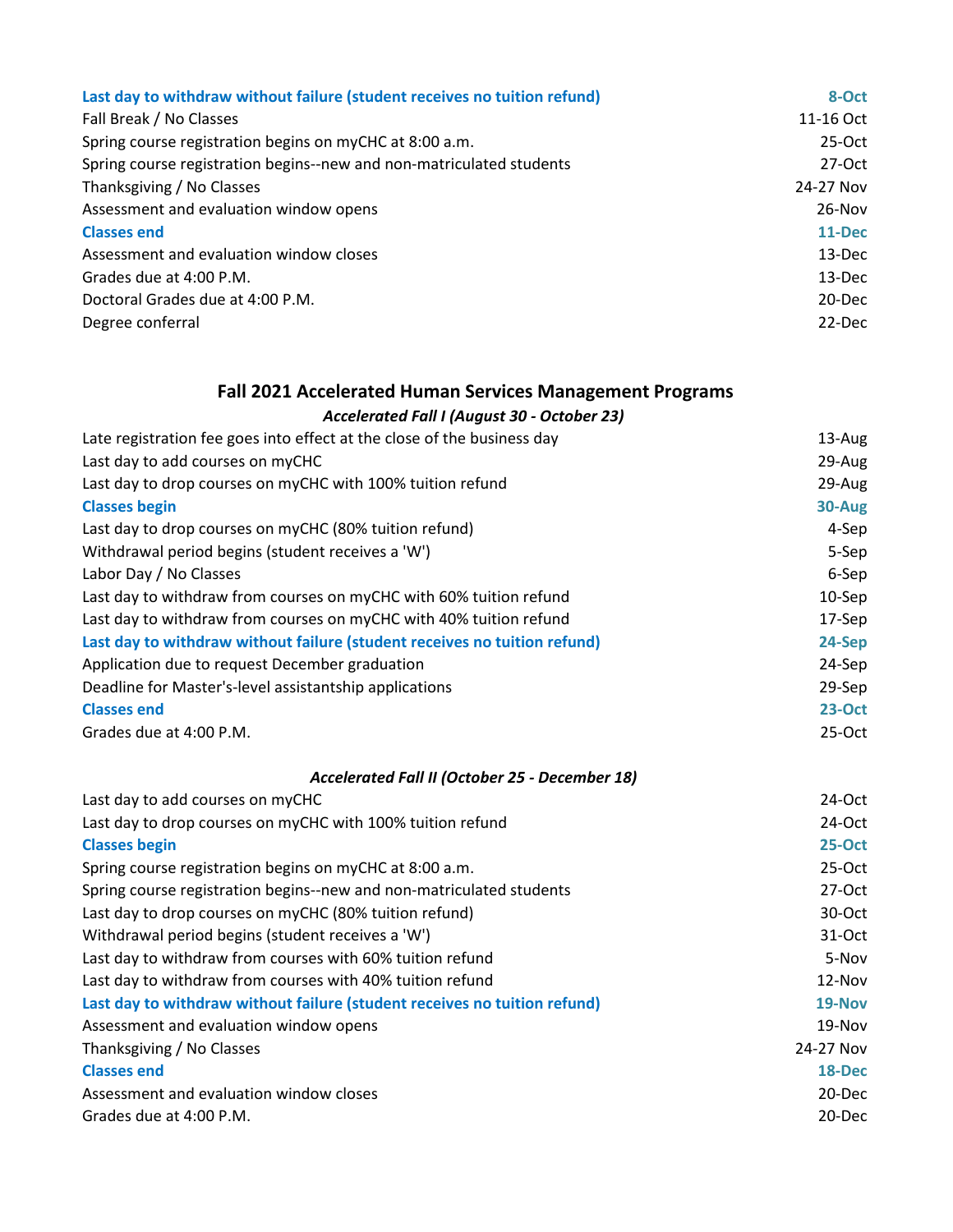#### **Fall 2021 Accelerated Online Programs**

#### *Accelerated Online Fall I (August 30 - October 23)*

| Late registration fee goes into effect at the close of the business day   | 13-Aug        |
|---------------------------------------------------------------------------|---------------|
| Last day to add courses on myCHC                                          | 29-Aug        |
| Last day to drop courses on myCHC with 100% tuition refund                | 29-Aug        |
| <b>Classes begin</b>                                                      | 30-Aug        |
| Last day to drop courses on myCHC (80% tuition refund)                    | 4-Sep         |
| Withdrawal period begins (student receives a 'W')                         | 5-Sep         |
| Last day to withdraw from courses with 60% tuition refund                 | $10-$ Sep     |
| Last day to withdraw from courses with 40% tuition refund                 | 17-Sep        |
| Last day to withdraw without failure (student receives no tuition refund) | 24-Sep        |
| Application due to request December graduation                            | 24-Sep        |
| Deadline for Master's-level assistantship applications                    | 29-Sep        |
| <b>Classes end</b>                                                        | <b>23-Oct</b> |
| Grades due at 4:00 P.M.                                                   | $25-Oct$      |
| Accelerated Online Fall II (October 25 - December 18)                     |               |
| Last day to add courses on myCHC                                          | $24-Oct$      |
| Last day to drop courses on myCHC with 100% tuition refund                | 24-Oct        |
| <b>Classes begin</b>                                                      | $25-Oct$      |
| Spring course registration begins on myCHC at 8:00 a.m.                   | $25-Oct$      |
| Spring course registration begins--new and non-matriculated students      | 27-Oct        |
| Last day to drop courses on myCHC (80% tuition refund)                    | 30-Oct        |
| Withdrawal period begins (student receives a 'W')                         | 31-Oct        |
| Last day to withdraw from courses with 60% tuition refund                 | 5-Nov         |
| Last day to withdraw from courses with 40% tuition refund                 | 12-Nov        |
| Last day to withdraw without failure (student receives no tuition refund) | 19-Nov        |
| <b>Classes end</b>                                                        | 18-Dec        |
| Grades due at 4:00 P.M.                                                   | 20-Dec        |
| Degree conferral                                                          | 22-Dec        |

## **Winter Intersession 2021-2022**

**All Programs**

| <b>Classes Begin</b>    | 20-Dec |
|-------------------------|--------|
| <b>Classes End</b>      | 8-Jan  |
| Grades Due at 4:00 P.M. | 10-Jan |

## **Spring 2022**

## **Spring 2022 Graduate Education Programs (January 10 - May 4)**

| Late registration fee goes into effect at the close of the business day | 24-Dec    |
|-------------------------------------------------------------------------|-----------|
| Last day to add courses on myCHC                                        | 9-Jan     |
| Last day to drop courses on myCHC with 100% tuition refund              | 9-Jan     |
| <b>Classes begin</b>                                                    | $10$ -Jan |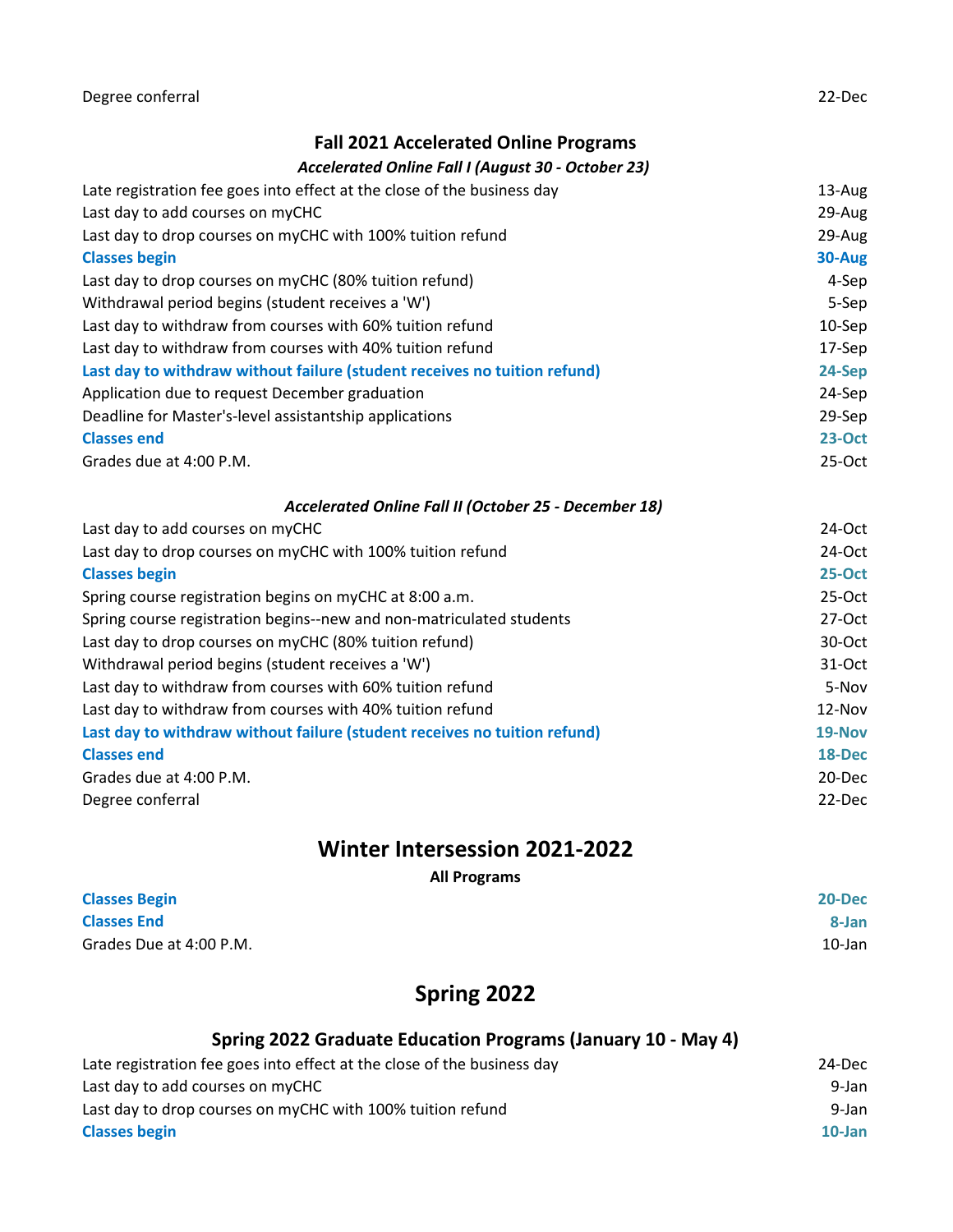| Last day to drop courses on myCHC (80% tuition refund)                    | 15-Jan    |
|---------------------------------------------------------------------------|-----------|
| Withdrawal period begins (student receives 'W')                           | $16$ -Jan |
| Martin Luther King Day / No Classes                                       | 17-Jan    |
| Last day to withdraw from courses with 60% tuition refund                 | $21$ -Jan |
| Last day to withdraw from courses with 40% tuition refund                 | 28-Jan    |
| Deadline for Master's-level assistantship applications                    | 28-Jan    |
| Application due to request May graduation                                 | 11-Feb    |
| Last day to withdraw without failure (student receives no tuition refund) | 18-Feb    |
| Spring Break / No Classes                                                 | 7-12 Mar  |
| Summer course registration begins on myCHC at 8:00 a.m.                   | 14-Mar    |
| Summer course registration begins--new and non-matriculated students      | 16-Mar    |
| Assessment and evaluation window opens                                    | 6-Apr     |
| Easter Break / No Classes                                                 | 14-18 Apr |
| <b>Classes end</b>                                                        | 4-May     |
| Assessment and evaluation window closes                                   | 4-May     |
| Grades due at 4:00 P.M.                                                   | 9-May     |
| <b>Commencement Ceremony</b>                                              | 19-May    |
| Degree conferral                                                          | 21-May    |

| Spring 2022 Master's Level Psychology Programs (January 10 - April 23)            |           |
|-----------------------------------------------------------------------------------|-----------|
| Late registration fee goes into effect at the close of the business day           | $24$ -Dec |
| Last day to add courses on myCHC                                                  | $9$ -Jan  |
| Last day to drop courses on myCHC with 100% tuition refund                        | $9$ -Jan  |
| <b>Classes begin</b>                                                              | $10$ -Jan |
| Last day to drop courses on myCHC (80% tuition refund for Master's Level courses) | $15$ -Jan |
| Withdrawal period begins (student receives 'W')                                   | $16$ -Jan |
| Martin Luther King Day / No Classes                                               | $17$ -Jan |
| Last day to withdraw from Master's Level courses with 60% tuition refund          | $21$ -Jan |
| Last day to withdraw from Master's Level courses with 40% tuition refund          | $28$ -Jan |
| Deadline for Master's-level assistantship applications                            | 28-Jan    |
| Application due to request May graduation                                         | 11-Feb    |
| Last day to withdraw without failure (student receives no tuition refund)         | 18-Feb    |
| Spring Break / No Classes                                                         | 7-12 Mar  |
| Summer course registration begins on myCHC at 8:00 a.m.                           | 14-Mar    |
| Summer course registration begins--new and non-matriculated students              | 16-Mar    |
| Assessment and evaluation window opens                                            | 6-Apr     |
| Easter Break / No Classes                                                         | 14-18 Apr |
| <b>Classes end</b>                                                                | 23-Apr    |
| Assessment and evaluation window closes                                           | 27-Apr    |
| Grades due at 4:00 P.M.                                                           | 27-Apr    |
| Doctoral Grades due at 4:00 P.M.                                                  | 2-May     |
| <b>Commencement Ceremony</b>                                                      | 19-May    |
| Degree conferral                                                                  | 21-May    |

## **Spring 2022 Doctoral Psychology Programs (January 10 - April 13)**

Late registration fee goes into effect at the close of the business day 24-Dec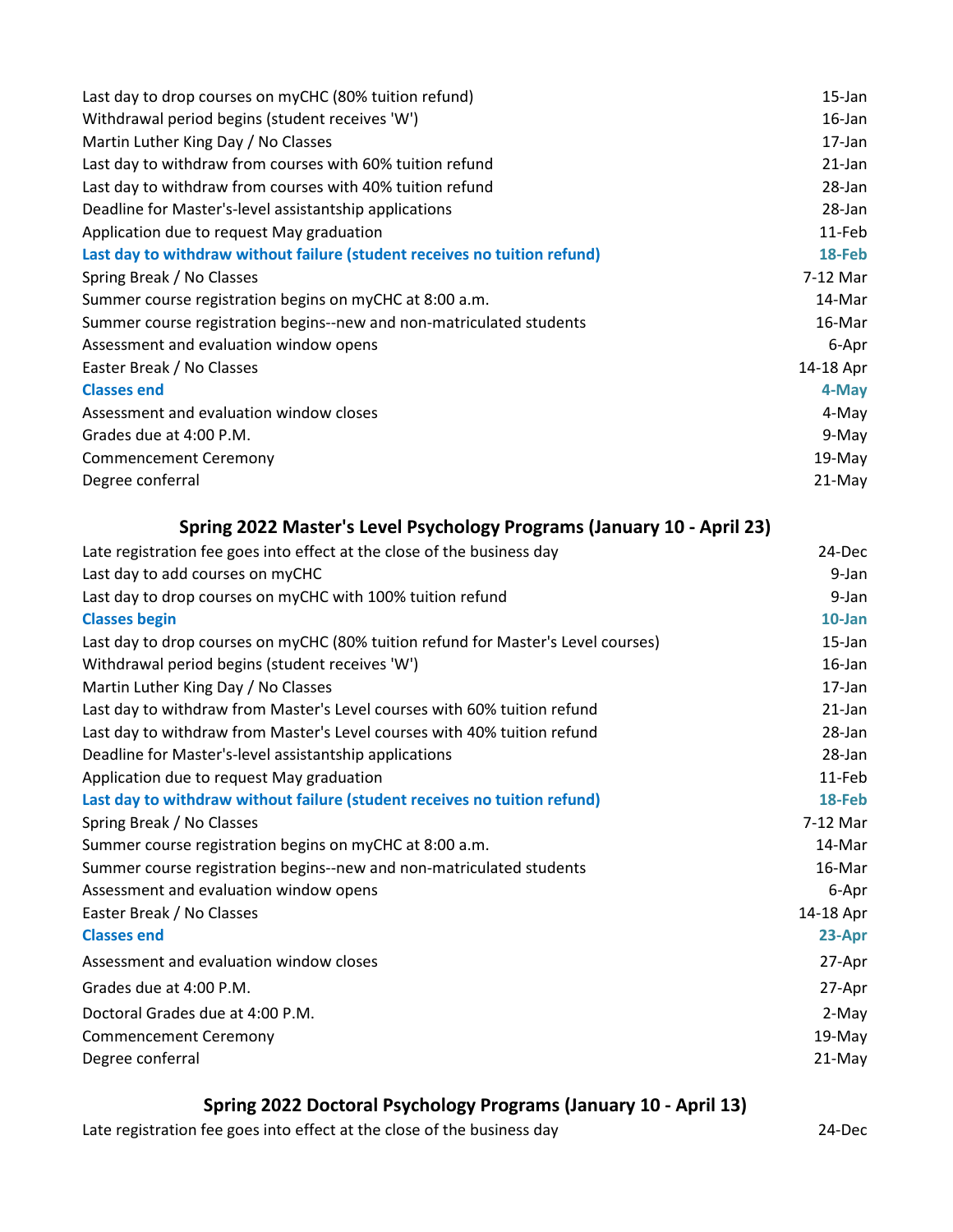| Last day to add courses on myCHC                                          | 9-Jan     |
|---------------------------------------------------------------------------|-----------|
| Last day to drop courses on myCHC with 100% tuition refund                | 9-Jan     |
| <b>Classes begin</b>                                                      | $10$ -Jan |
| Last day to drop courses on myCHC (student receives no tuition refund)    | 15-Jan    |
| Withdrawal period begins (student receives 'W')                           | $16$ -Jan |
| Martin Luther King Day / No Classes                                       | 17-Jan    |
| Deadline for Master's-level assistantship applications                    | 28-Jan    |
| Application due to request May graduation                                 | 11-Feb    |
| Last day to withdraw without failure (student receives no tuition refund) | 18-Feb    |
| Spring Break / No Classes                                                 | 7-12 Mar  |
| Summer course registration begins on myCHC at 8:00 a.m.                   | 14-May    |
| Summer course registration begins--new and non-matriculated students      | 16-Mar    |
| Assessment and evaluation window opens                                    | 6-Apr     |
| <b>Classes end</b>                                                        | 13-Apr    |
| Assessment and evaluation window closes                                   | 15-Apr    |
| Grades due at 4:00 P.M.                                                   | 27-Apr    |
| <b>Commencement Ceremony</b>                                              | 19-May    |
| Degree conferral                                                          | 21-May    |

#### **Spring 2022 Accelerated Human Services Management Programs**

#### *Accelerated Spring I (January 10 - March 5)*

| Late registration fee goes into effect at the close of the business day   | 24-Dec    |
|---------------------------------------------------------------------------|-----------|
| Last day to add courses on myCHC                                          | 9-Jan     |
| Last day to drop courses on myCHC with 100% tuition refund                | 9-Jan     |
| <b>Classes begin</b>                                                      | $10$ -Jan |
| Last day to drop courses on myCHC (80% tuition refund)                    | $15$ -Jan |
| Withdrawal period begins (student receives 'W')                           | $16$ -Jan |
| Martin Luther King Day / No Classes                                       | 17-Jan    |
| Last day to withdraw from courses with 60% tuition refund                 | $21$ -Jan |
| Last day to withdraw from courses with 40% tuition refund                 | 28-Jan    |
| Deadline for Master's-level assistantship applications                    | 4-Feb     |
| Last day to withdraw without failure (student receives no tuition refund) | 4-Feb     |
| Application due to request May graduation                                 | 18-Feb    |
| <b>Classes end</b>                                                        | 5-Mar     |
| Grades due at 4:00 P.M.                                                   | 7-Mar     |
| <b>Accelerated Spring II (March 7 - April 30)</b>                         |           |
| Last day to add courses on myCHC                                          | 6-Mar     |
| Last day to drop courses on myCHC with 100% tuition refund                | 6-Mar     |
| <b>Classes begin</b>                                                      | 7-Mar     |
| Last day to drop courses on myCHC (80% tuition refund)                    | 12-Mar    |
| Withdrawal period begins (student receives 'W')                           | 13-Mar    |
| Summer course registration begins on myCHC at 8:00 a.m.                   | 14-Mar    |

Summer course registration begins--new and non-matriculated students 16 matriculated 50 matriculated students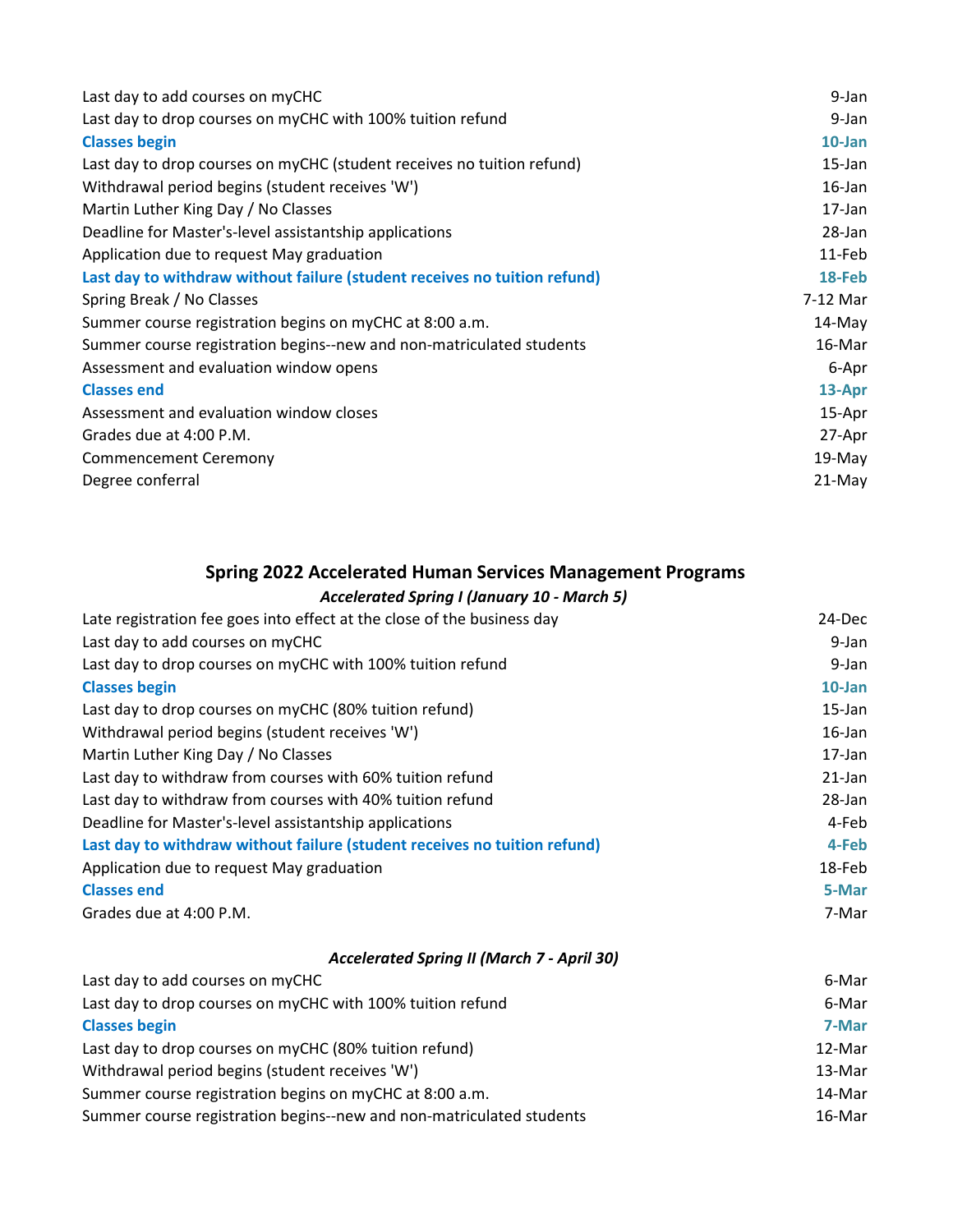| Last day to withdraw from courses with 60% tuition refund                 | 18-Mar    |
|---------------------------------------------------------------------------|-----------|
| Last day to withdraw from courses with 40% tuition refund                 | 25-Mar    |
| Last day to withdraw without failure (student receives no tuition refund) | 1-Apr     |
| Assessment and evaluation window opens                                    | 13-Apr    |
| Easter Break / No Classes                                                 | 14-18 Apr |
| <b>Classes end</b>                                                        | 30-Apr    |
| Grades due at 12:00 P.M.                                                  | 2-May     |
| Assessment and evaluation window closes                                   | 2-May     |
| <b>Commencement Ceremony</b>                                              | $19-May$  |
| Degree conferral                                                          | $21-May$  |
|                                                                           |           |

## **Spring 2022 Accelerated Online Programs**

#### *Accelerated Online Spring I (January 3 - February 26)*

| Late registration fee goes into effect at the close of the business day   | 17-Dec    |
|---------------------------------------------------------------------------|-----------|
| Last day to add courses on myCHC                                          | $2-Ian$   |
| Last day to drop courses on myCHC with 100% tuition refund                | $2$ -Jan  |
| <b>Classes begin</b>                                                      | $3$ -Jan  |
| Last day to drop courses on myCHC (80% tuition refund)                    | 8-Jan     |
| Withdrawal period begins (student receives 'W')                           | 9-Jan     |
| Last day to withdraw from courses with 60% tuition refund                 | 14-Jan    |
| Last day to withdraw from courses with 40% tuition refund                 | $21$ -Jan |
| Last day to withdraw without failure (student receives no tuition refund) | $28$ -Jan |
| Deadline for Master's-level assistantship applications                    | 4-Feb     |
| Application due to request May graduation                                 | 18-Feb    |
| <b>Classes end</b>                                                        | $26$ -Feb |
| Grades due at 4:00 P.M.                                                   | 28-Feb    |

| Accelerated Online Spring II (February 28 - April 23)                     |          |
|---------------------------------------------------------------------------|----------|
| Last day to add courses on myCHC                                          | 27-Feb   |
| Last day to drop courses on myCHC with 100% tuition refund                | 27-Feb   |
| <b>Classes begin</b>                                                      | 28-Feb   |
| Last day to drop courses on myCHC (80% tuition refund)                    | 5-Mar    |
| Withdrawal period begins (student receives 'W')                           | 6-Mar    |
| Last day to withdraw from courses with 60% tuition refund                 | 11-Mar   |
| Summer course registration begins on myCHC at 8:00 a.m.                   | 14-Mar   |
| Summer course registration begins--new and non-matriculated students      | 16-Mar   |
| Last day to withdraw from courses with 40% tuition refund                 | 18-Mar   |
| Last day to withdraw without failure (student receives no tuition refund) | 25-Mar   |
| <b>Classes end</b>                                                        | 23-Apr   |
| Grades due at 12:00 P.M.                                                  | 25-Apr   |
| <b>Commencement Ceremony</b>                                              | $19-May$ |
| Degree conferral                                                          | $21-May$ |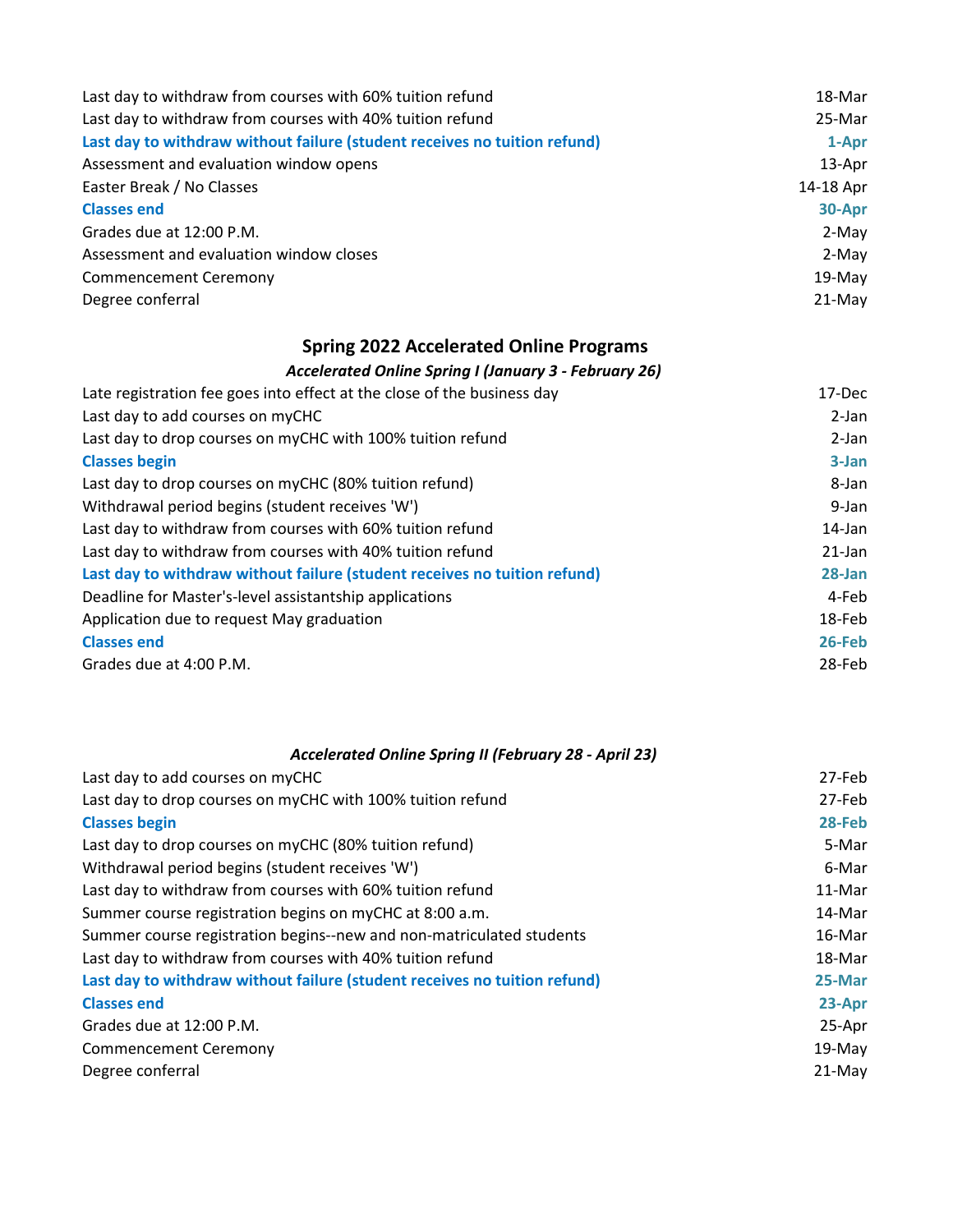## **Summer 2022**

*Please note that there are multiple calendar formats for the summer: doctoral, summer graduate (three sessions total), and the accelerated programs offering two eight-week sessions.*

#### **Summer 2022 Doctoral Psychology Programs (May 2 - July 8)**

| Late registration fee goes into effect at the close of the business day   | 29-Apr    |
|---------------------------------------------------------------------------|-----------|
| Last day to add courses on myCHC                                          | 1-May     |
| Last day to drop courses on myCHC with 100% tuition refund                | 1-May     |
| <b>Classes begin</b>                                                      | 2-May     |
| Last day to drop courses on myCHC (student receives no tuition refund)    | 7-May     |
| Withdrawal period begins (student receives 'W')                           | 8-May     |
| Fall course registration begins on myCHC at 8:00 a.m.                     | 16-May    |
| Fall course registration begins--new and non-matriculated students        | 18-May    |
| Memorial Day / No Classes                                                 | 30-May    |
| Assessment and evaluation window opens                                    | $1$ -Jun  |
| Last day to withdraw without failure (student receives no tuition refund) | $3 - Jun$ |
| Deadline for Master's-level assistantship applications                    | 3-Jun     |
| Juneteenth Holiday / No Classes                                           | 20-Jun    |
| Independence Day / No Classes                                             | 4-Jul     |
| <b>Classes end</b>                                                        | 6-Jul     |
| Assessment and evaluation window closes                                   | 6-Jul     |
| Grades due at 4:00 P.M.                                                   | 18-Jul    |
| Degree conferral for PSYD degrees                                         | 31-Aug    |

#### **Summer 2022**

| <b>Summer I -- Graduate Education Programs</b>                             |           |
|----------------------------------------------------------------------------|-----------|
| Six (6) week session: Classes meet twice a week from May 9 - June 18       |           |
| Late registration fee goes into effect at the close of the business day    | 29-Apr    |
| Last day to add courses on myCHC                                           | 8-May     |
| Last day to drop courses on myCHC with 100% tuition refund                 | 8-May     |
| <b>Classes begin</b>                                                       | 9-May     |
| Last day to drop courses on myCHC (80% tuition refund)                     | 14-May    |
| Withdrawal period begins (student receives 'W')                            | 15-May    |
| Fall course registration begins on myCHC at 8:00 a.m.                      | 16-May    |
| Fall course registration begins--new and non-matriculated students         | 18-May    |
| Last day to withdraw from courses with 60% tuition refund                  | 20-May    |
| Last day to withdraw without failure (student receives 40% tuition refund) | 27-May    |
| Memorial Day / No Classes                                                  | 30-May    |
| Assessment and evaluation window opens                                     | $1$ -Jun  |
| Deadline for Master's-level assistantship applications                     | 3-Jun     |
| Assessment and evaluation window closes                                    | 18-Jun    |
| <b>Classes end</b>                                                         | 18-Jun    |
| Grades due at 4:00 P.M.                                                    | $21$ -Jun |

*\*\*Students should confirm that these dates apply to their particular course/program of study.*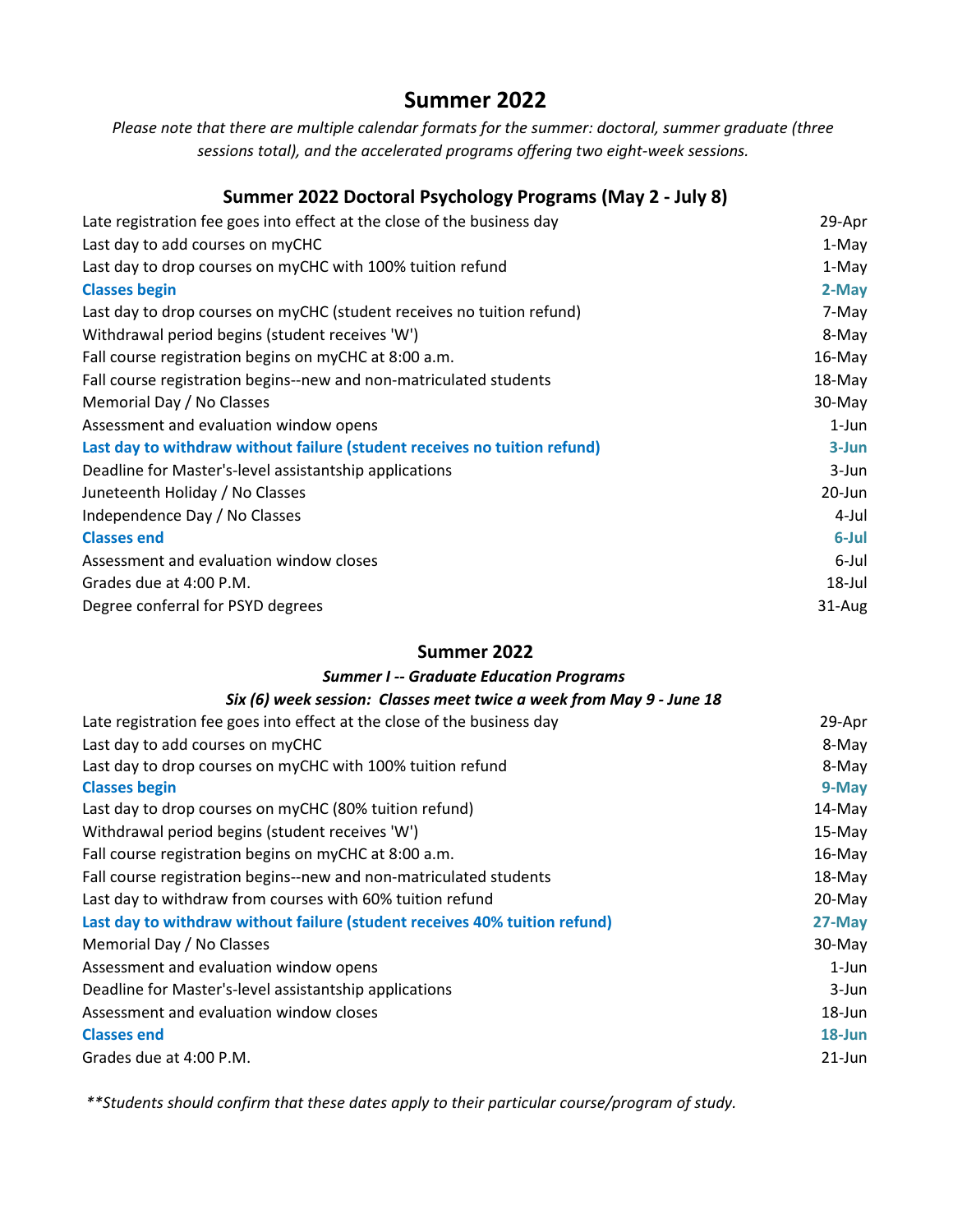| <b>Summer II -- Master's Level Psychology and Graduate Education Programs</b><br>Ten (10) week session: Classes meet once a week from May 9 - July 16 |           |
|-------------------------------------------------------------------------------------------------------------------------------------------------------|-----------|
| Late registration fee goes into effect at the close of the business day                                                                               | 29-Apr    |
| Last day to drop courses on myCHC with 100% tuition refund                                                                                            | 8-May     |
| Last day to add courses on myCHC                                                                                                                      | 8-May     |
| <b>Classes begin</b>                                                                                                                                  | 9-May     |
| Last day to drop courses on myCHC (80% tuition refund)                                                                                                | 14-May    |
| Withdrawal period begins (student receives 'W')                                                                                                       | 15-May    |
| Fall course registration begins on myCHC at 8:00 a.m.                                                                                                 | 16-May    |
| Fall course registration begins--new and non-matriculated students                                                                                    | 18-May    |
| Last day to withdraw from courses with 60% tuition refund                                                                                             | 20-May    |
| Last day to withdraw from courses with 40% tuition refund                                                                                             | 27-May    |
| Memorial Day / No Classes                                                                                                                             | 30-May    |
| Last day to withdraw without failure (student receives no tuition refund)                                                                             | 3-Jun     |
| Deadline for Master's-level assistantship applications                                                                                                | 3-Jun     |
| Juneteenth Holiday / No Classes                                                                                                                       | 20-Jun    |
| Application due to request August graduation                                                                                                          | 24-Jun    |
| Independence Day / No Classes                                                                                                                         | 4-Jul     |
| Assessment and evaluation window opens                                                                                                                | 6-Jul     |
| Assessment and evaluation window closes                                                                                                               | $16$ -Jul |
| <b>Classes end</b>                                                                                                                                    | $16$ -Jul |
| Grades due at 4:00 P.M.                                                                                                                               | 18-Jul    |
| Degree conferral                                                                                                                                      | 23-Aug    |

*\*\*Students should confirm that these dates apply to their particular course/program of study.* 

#### *Summer III -- Graduate Education Programs*

| Six (6) week session: Classes meet twice a week from June 20 -July 30      |            |
|----------------------------------------------------------------------------|------------|
| Late registration fee goes into effect at the close of the business day    | 3-Jun      |
| Last day to add courses on myCHC                                           | 19-Jun     |
| Last day to drop courses on myCHC with 100% tuition refund                 | 19-Jun     |
| Juneteenth Holiday / No Classes                                            | 20-Jun     |
| <b>Classes begin</b>                                                       | $21$ -Jun  |
| Application due to request August 2018 graduation                          | $24$ -Jun  |
| Last day to drop courses on myCHC (80% tuition refund)                     | $25 - Jun$ |
| Withdrawal period begins (student receives 'W')                            | $26$ -Jun  |
| Last day to withdraw from courses with 60% tuition refund                  | $1$ -Jul   |
| Independence Day / No Classes                                              | 4-Jul      |
| Last day to withdraw without failure (student receives 40% tuition refund) | 8-Jul      |
| Assessment and evaluation window opens                                     | $13$ -Jul  |
| Assessment and evaluation window closes                                    | 30-Jul     |
| <b>Classes end</b>                                                         | 30-Jul     |
| Grades due at 4:00 P.M.                                                    | 1-Aug      |
| Degree conferral                                                           | $23$ -Aug  |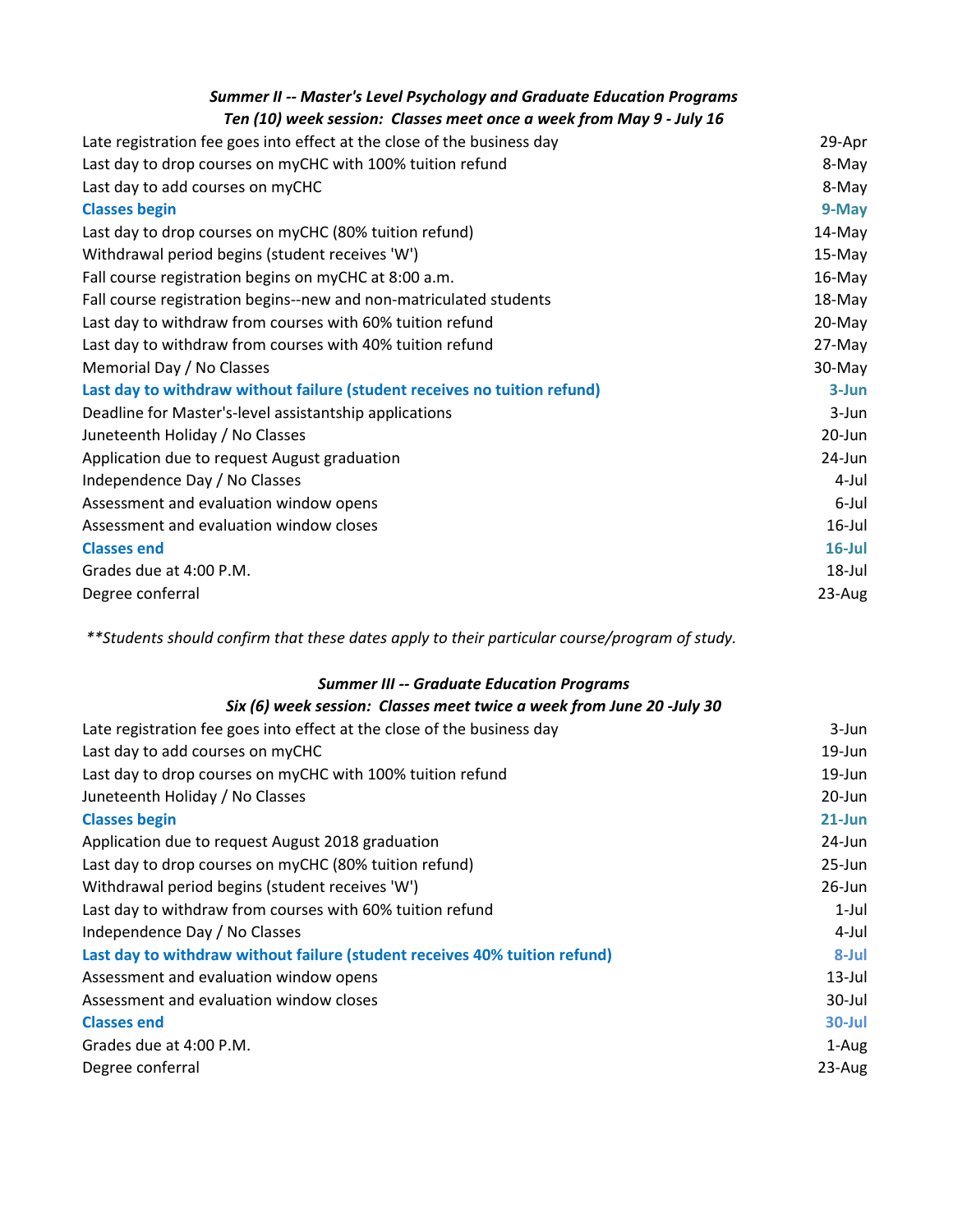## **Summer 2022 Accelerated Graduate Human Services Management Programs**

#### *Accelerated Summer I (May 2 - June 25)*

| Late registration fee for Accelerated program goes into effect at the close of the business day | 15-Apr     |
|-------------------------------------------------------------------------------------------------|------------|
| Last day to add courses on myCHC                                                                | 1-May      |
| Last day to drop courses on myCHC with 100% tuition refund                                      | 1-May      |
| <b>Classes begin</b>                                                                            | 2-May      |
| Last day to drop courses on myCHC (80% tuition refund)                                          | 7-May      |
| Withdrawal period begins (student receives 'W')                                                 | 8-May      |
| Last day to withdraw from courses with 60% tuition refund                                       | 13-May     |
| Fall course registration begins on myCHC at 8:00 a.m.                                           | 16-May     |
| Fall course registration begins--new and non-matriculated students                              | 18-May     |
| Last day to withdraw from courses with 40% tuition refund                                       | 20-May     |
| Last day to withdraw without failure (student receives no tuition refund)                       | 27-May     |
| Memorial Day / No Classes                                                                       | 30-May     |
| Assessment and evaluation window opens                                                          | $10$ -Jun  |
| Deadline for Master's-level assistantship applications                                          | $10$ -Jun  |
| Assessment and evaluation window closes                                                         | 18-Jun     |
| Juneteenth Holiday / No Classes                                                                 | $20 - Jun$ |
| Application due to request August graduation                                                    | 24-Jun     |
| <b>Classes end</b>                                                                              | $25 - Jun$ |
| Grades due at 4:00 P.M.                                                                         | 27-Jun     |
| Accelerated Summer II (June 27 - August 20)                                                     |            |
| Late registration fee for Accelerated program goes into effect at the close of the business day | $10 - Jun$ |
| Last day to add courses on myCHC                                                                | $26$ -Jun  |
| Last day to drop courses on myCHC with 100% tuition refund                                      | $26$ -Jun  |
| <b>Classes begin</b>                                                                            | $27 - Jun$ |

| Last day to drop courses on myCHC (80% tuition refund)                    | 2-Jul     |
|---------------------------------------------------------------------------|-----------|
| Withdrawal period begins (student receives 'W')                           | $3$ -Jul  |
| Independence Day / No Classes                                             | 4-Jul     |
| Last day to withdraw from courses with 60% tuition refund                 | 8-Jul     |
| Last day to withdraw from courses with 40% tuition refund                 | $15$ -Jul |
| Last day to withdraw without failure (student receives no tuition refund) | $22$ -Jul |
| Assessment and evaluation window opens                                    | 10-Aug    |
| Assessment and evaluation window closes                                   | 17-Aug    |
| <b>Classes end</b>                                                        | 20-Aug    |
| Grades due at 4:00 P.M.                                                   | 22-Aug    |
| Degree conferral                                                          | $23$ -Aug |
|                                                                           |           |

### **Summer 2022 Accelerated Online Programs**

#### *Accelerated Online Summer I (May 2 - June 25)*

| Late registration fee for Accelerated program goes into effect at the close of the business day | 15-Apr |
|-------------------------------------------------------------------------------------------------|--------|
| Last day to add courses on myCHC                                                                | 1-May  |
| Last day to drop courses on myCHC with 100% tuition refund                                      | 1-May  |
| <b>Classes begin</b>                                                                            | 2-May  |